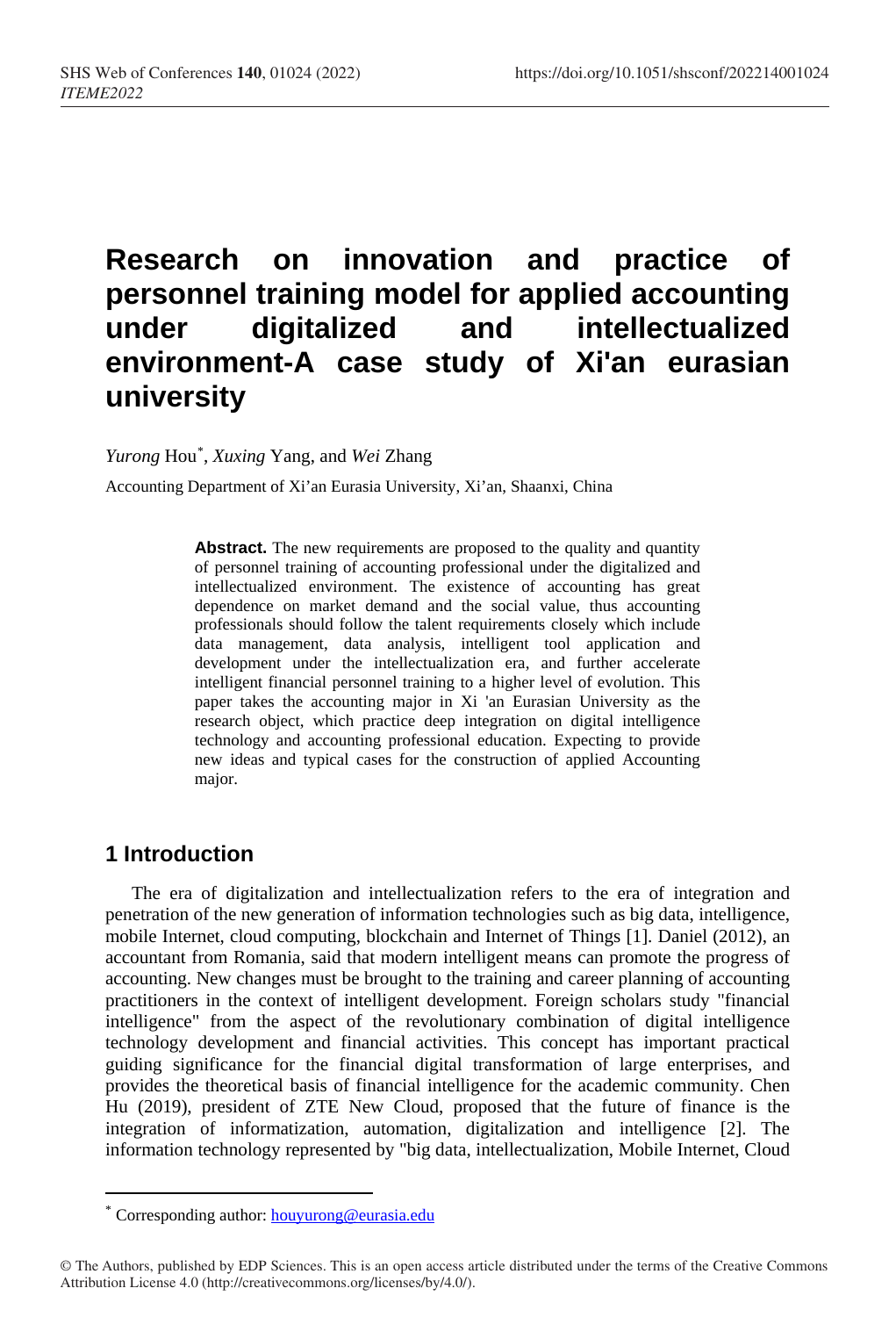Computing, IoT (Internet of things)" is subversive to change the supply structure of factor market, accounting talents as human capital are also facing unprecedented challenges. Continuous emergence of "financial data sharing", "Internet +", "intelligent accounting" and other new forms of business have been given new connotation on accounting profession. The society's requirements on the quantity and quality of accounting talents have changed greatly [3]. As "the more technology develops, the more important accounting becomes", said by Jun Chen(2020), accelerating the training of intelligent financial talents has become an inevitable requirement of the development of The Times and an urgent need for the accounting industry to evolve to a higher level[4]. In 2021, the Ministry of Finance issued "The Outline of the 14th Five-year Plan for Accounting Reform and Development", which required "to effectively accelerate the digital transformation of accounting and auditing, in order to provide new engines and build new advantages for the development of accounting"[5]. Under the guidance of national policy and development plans, colleges and universities as the cradle of social human capital supply and upgrade, must take the initiative to cater to social change of The Times of big data and artificial intelligence, actively respond to national New humanities and social sciences building, vigorously promote information technology deeply embedded factor supply of accounting education, timely teaching reform. In order to adapt to the talent quality requirements of the digital-intelligence era, and further vigorously promote the deep integration of "digitalintelligence" financial and accounting work into economic business [6]. Timely adjust the direction of applied accounting professional talents in colleges and universities from student's recruitment, professional specialty, the talent training scheme. Putting forward new requirements on the accounting personnel's possession of the professional knowledge, skills. Combined with the quality improvement strategy of colleges and universities, promote the reform of talent cultivation model of brand new, with the high quality, strong output skills and innovative talents for the purpose. It is urgent to meet the structural demand of applied accounting talent market.

# **2 Requirements for the training of applied accounting talents of the digitalized environment**

### **2.1 Put forward new requirements for talent training objectives**

An era of digital intelligence which demand the digital transformation and upgrading of enterprises accelerated in all directions, therefore, put forward new requirements for financial talents who can dominate or influence the speed of enterprise transformation and upgrading in a greater extent. Accounting talents are changing from accounting type to analysis type and from professional type to compound type. In addition accounting talents are not only to systematically and comprehensively mastering accounting knowledge, but also need to skillfully use big data information collection, analysis technology, understand human-computer interaction, deep learning and other artificial intelligence technology and Internet of things technology. As the main body of finance and accounting personnel training, colleges and universities need to further expand the connotation and extension of knowledge objectives, ability objectives and quality objectives of talent training. Striving to meet the needs of finance and accounting personnel training under the background of digital intelligence through the guidance of new ideas, the application of new technologies and the construction of new models.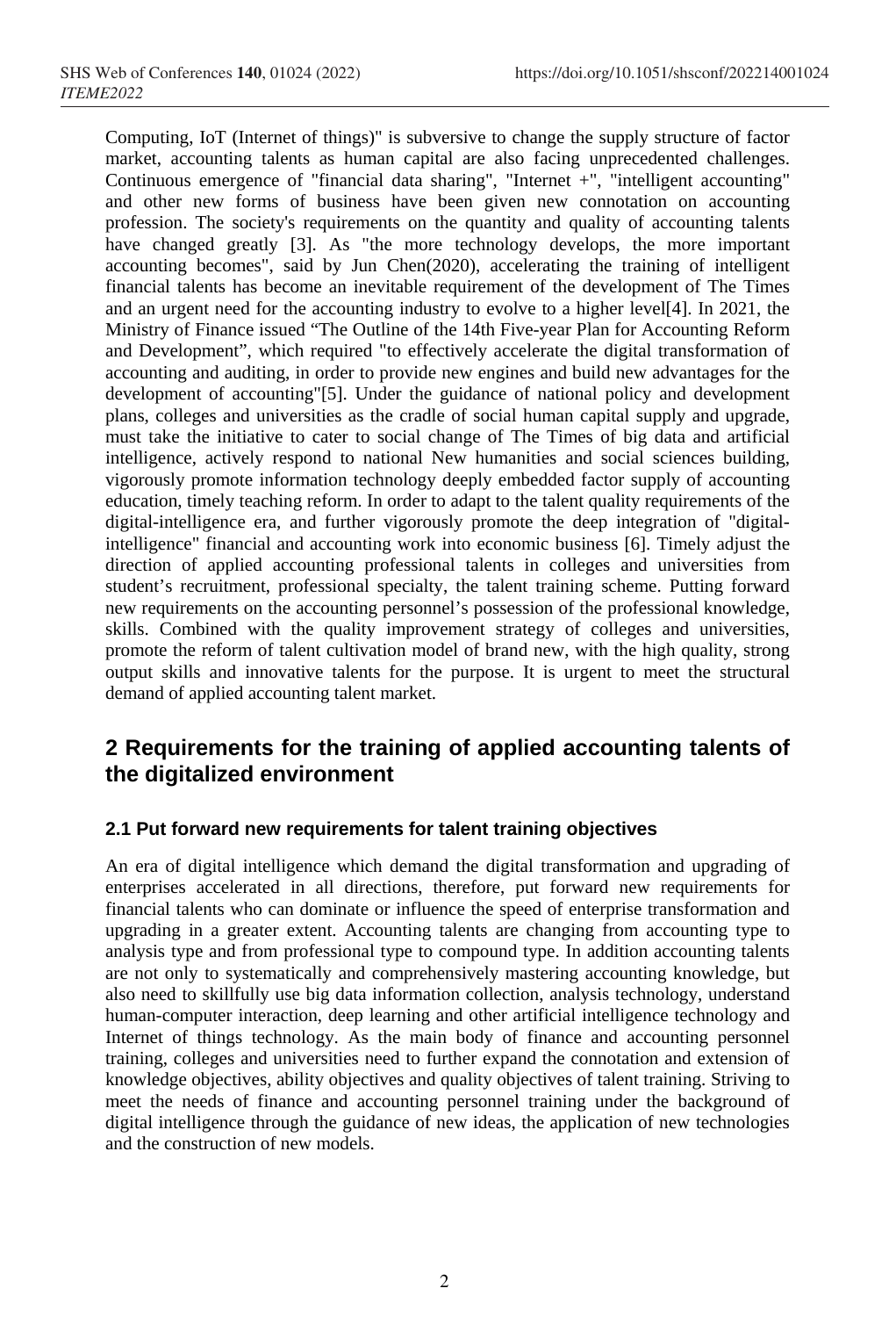# **2.2 Put forward new propositions for the talent training system**

In the digital era, the college accounting talent training system needs to be reformed and reconstructed. On the one hand, it's need to refactor the traditional thinking of professional talents cultivating to cultivate students' innovative thinking and ability from the general knowledge, innovative consciousness, the Internet thinking and practice ability training. Eventually formed a new talent cultivation system with digital ability training as the core, other general ability training as the supplement. On the other hand, it is necessary to take social demand as the guidance, start from the actual talent demand of enterprise digital transformation to complete the talent training program, reconstruct the training mode, training methods and training requirements, and realize the transformation from professional training to generalist training. It is necessary to lay a solid foundation for the training of composite applied accounting talents through the optimization and adjustment of the curriculum system, the integration of teaching content and teaching means with the times, and the integration of training mechanism in and out of school.

### **2.3 Put forward new challenges to the construction of teaching staff**

The change of training objectives and knowledge system has posed greater challenges to teachers. Teachers should not only have knowledge of accounting, but also relevant knowledge of artificial intelligence, blockchain, cloud computing, big data and other aspects. Therefore, it is necessary to upgrade and expand the faculty, which is a system engineering. On the one hand, the existing teachers should be upgraded and reformed through the various ways. For instance, encouraging teacher to actively participate in the practice of enterprise transformation, so as to realize the effective connection between academia and the frontier of accounting practice. On the other hand, try to perfect the production-teaching-research cooperative education platform to develop multi-channel, multi-mode university-enterprise cooperation. On this basis, introducing the enterprise business, case teaching, theory teaching and practice to the seamless docking platform. And further inviting a practice session of experts to the existing faculty expansion through lectures, scene teaching way.

# **3 Challenges faced by applied accounting education in the era of digital intelligence**

### **3.1 Disjoint between supply side and demand side of accounting talents.**

The disjointed dislocation between the teaching of accounting major and the employment of students is becoming more and more thought-provoking. These new problems in the new era are ultimately result in the dislocation between the supply side and the demand side of accounting talents. For example, according to the 2016 Kunming National Accounting Annual Conference, about 27.8% of accounting personnel are engaged in the job unrelated to accounting or even unemployed, even the remaining nearly 72.8% of accounting personnel, the annual per capita income is still less than ¥90,000. However, at the other end of the scale, there are about 7,000 small and micro businesses in China that do not have access to professional accounting services. The mismatch between the demand of applied talents in accounting field and the supply of professional talents training in colleges and universities leads to the serious disjointing and dislocation of talent between output and demand.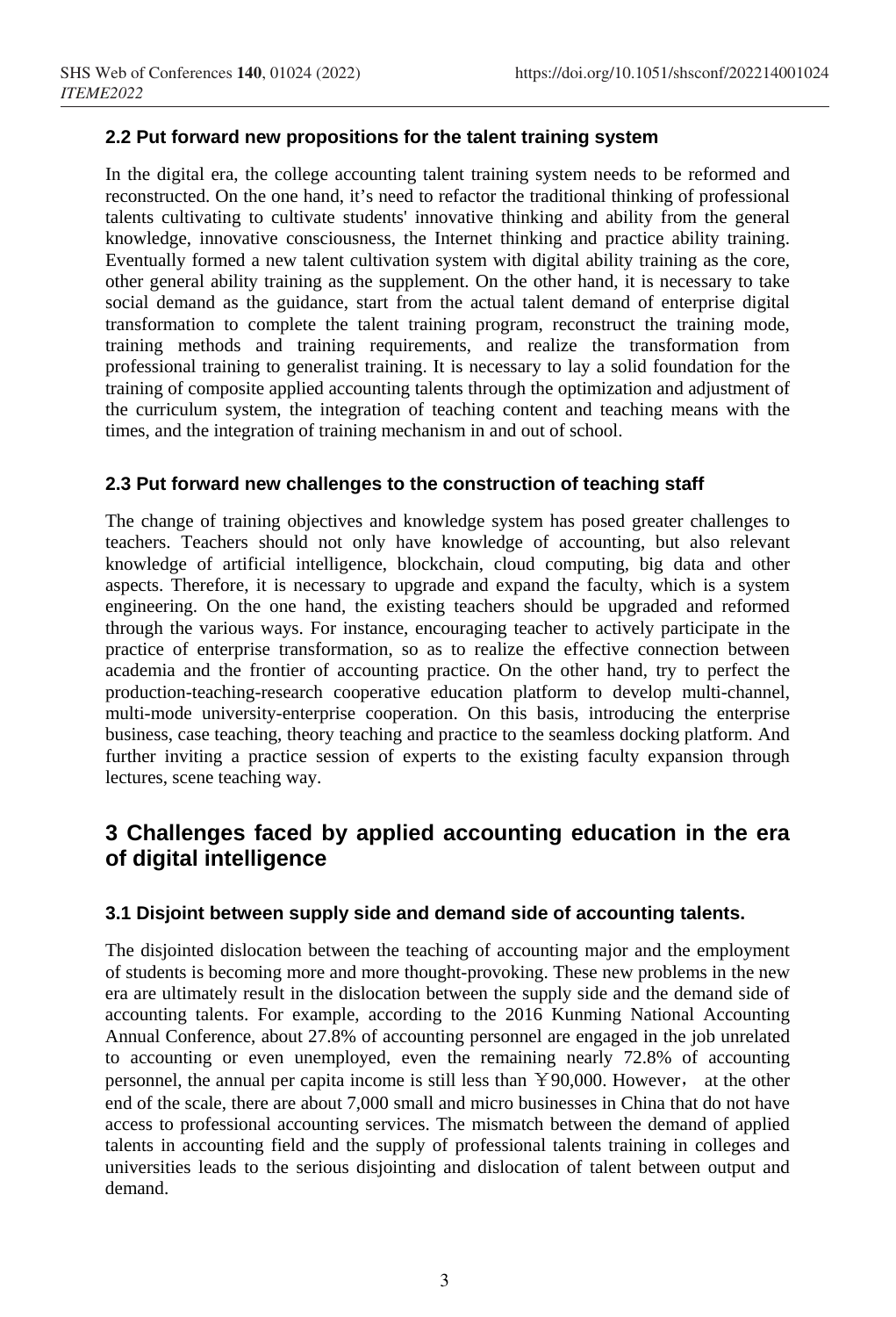## **3.2 The teachers can not meet the requirements of the era of digital intelligence**

At the beginning of 2020, the global outbreak of COVID-19 has brought great challenges to the course teaching in colleges and universities. The online teaching of one-semester theory courses, the synchronous implementation of practical courses in different places and the construction of MOOCs show that the application of intelligent technology in modern teaching has become a development trend and an inevitable requirement. However, in the current teaching process, it appears that teaching tasks seriously affect teachers' use of the latest software. The biggest problem facing by accounting teaching in the era of artificial intelligence is not the lack of technical support, but the ability of teachers adopting new technology. At present, college teachers still focus on traditional teaching, which does not meet the new needs of Internet teaching methods and artificial intelligence era.

# **3.3 The degree of cross-integration of professional curriculum system is not high**

The accounting professional teaching should have strong social orientation, but as the technology innovation and change in the business environment, accounting environment is changing dramatically. Such as, financial robots (RPA) replace basic financial accountants, small and micro enterprises outsource the accounting to reduce the enterprise cost, financial Shared services are normalized in the big enterprises. All the above transform are putting forward new requirements which is include but not limited to the abilities about stronger data processing, deal with complex problems solving on the accounting personnel. However, the dividing criteria in traditional basic accounting, cost accounting, management accounting and other curriculum system of course is too detailed, and furthermore, too much emphasis is focus on accounting relevance, but the curriculum isolation, content repetition between courses in different semesters and other shortcomings remain unchanged. Therefore, it is urgent to reconstruct the modern course system of accounting specialty to improve the teaching quality.

# **4 The reform practice of applied accounting personnel training of Xi 'an Eurasian University**

### **4.1 Building a comprehensive professional education system with general education, professional education and cross-training with moral education.**

Xi'an Eurasian university adhere the principle of holistic education to the undergraduate education, at this base, the major of accounting take the characteristic as "thick accounting professional foundation, strong IT knowledge, heavy practice" "integration based on accounting and management". The undergraduate education of accounting follow the changes in the industry development, closely connected with industry, timely integrated the new generation of information technology include but not limited the information technology base, big data and cloud computing, financial robot into the teaching process. Attach importance to the ability acquisition, quality improvement and personality perfection on the basis of broad knowledge learning. In addition, the new era of talent training requirements not just stay on solid financial professional knowledge, but should put more focus on the ability to use new technology in intelligent environment, such as, utilizing financial robots from the factory and in the sharing of business model to select the required data, break through the financial and business organizational boundaries to achieve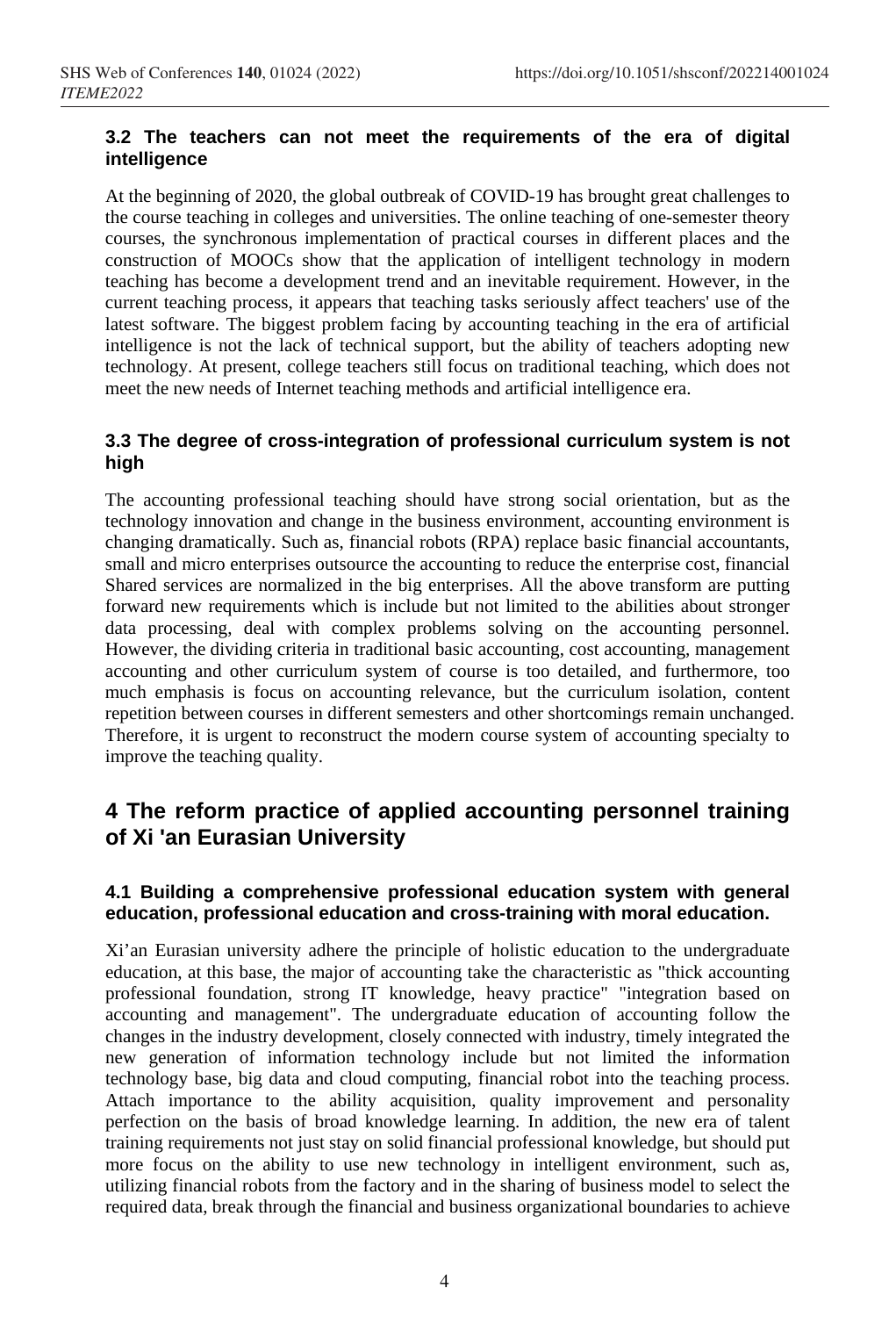depth fusion between financial services and business running. Therefore, Accounting personnel training should put more emphasis on "specialty should transcend, financial should go beyond", take professional education under the background of intelligent change and digital innovation, in order to create a branch, a comprehensive interdisciplinary cross education system, cultivate the new type of financial personnel who can understand business, understand the artificial intelligence, good at data analysis, data mining.

### **4.2 With deep integration as the core, shaping the collaborative professional curriculum system of ideological and political science, management accounting and big data.**

The core courses of traditional finance and accounting major and big data courses are adopted simultaneously to cultivate students' financial professional ability, with special emphasis on understanding and insight into the rules, processes and scenes of finance and accounting by using big data technology. To establish large data classes as course cluster, set up corresponding course group specializes in the curriculum development and construction, financial and technical depth fusion at the same time pay more attention to the application of ideological elements in each class. Let the value guidance, knowledge instruction and ability cultivation uniform. Specialized course teachers in the course group deep excavated and sorted the internal elements of ideological and political to integrate it into teaching design with consideration about specific content of each course. Based on the perspective of big data and the technical process of big data, the process thinking and tools of big data will be fully integrated and used in the main line of enterprise business data, financial data, financial reports and other non-financial information. Therefore, the traditional financial management course system will be comprehensively optimized. On the basis of the original ERP, Visual Basic, fiscal and tax integration, sharing center comprehensive training, deeply combined with SQL database, EXCEL, Power BI, Python and other advanced data processing and analysis tools for financial analysis, as an innovative practice of financial management. The innovation of course system, course content and teaching mode more focuses on the fusion of the accounting major and the technology of data from through group discussion, perspectives presentation, project activities. Meanwhile, ideological and political education is integrated into specialized course teaching process. Finally, It can not only cultivate students' professional skills, but also cultivate their noble moral sentiments. And furthermore, enable students to establish a correct outlook on life, values, promote socialist core values.

### **4.3 To respond the call of times, putting effort on create an ecological circle which include accounting professional education**,**teaching and research platform and Industry-university-research cooperation platform.**

"The more technology evolves, the more important accounting becomes ", the existence of the accounting derives from the market demand and the social value, thus accounting professionals should cultivate the talent requirements of times of intellectualization which include data management, data analysis, intelligent tool application and development. In order to timely and accurately analyze the talent structure change, continue to use technology for professional services and can develop to a higher-level professional development. Rapid progress in the development of financial practice, the accounting major in Xi'an Eurasia University is specialized in scientific research and education, practice education, industry-university-research cooperation. Deeply cooperate with the group head enterprise which include but not limited with KingDee, ZTE, Inspur, Western airport. Actively promote the collaborative education practice base construction, blend the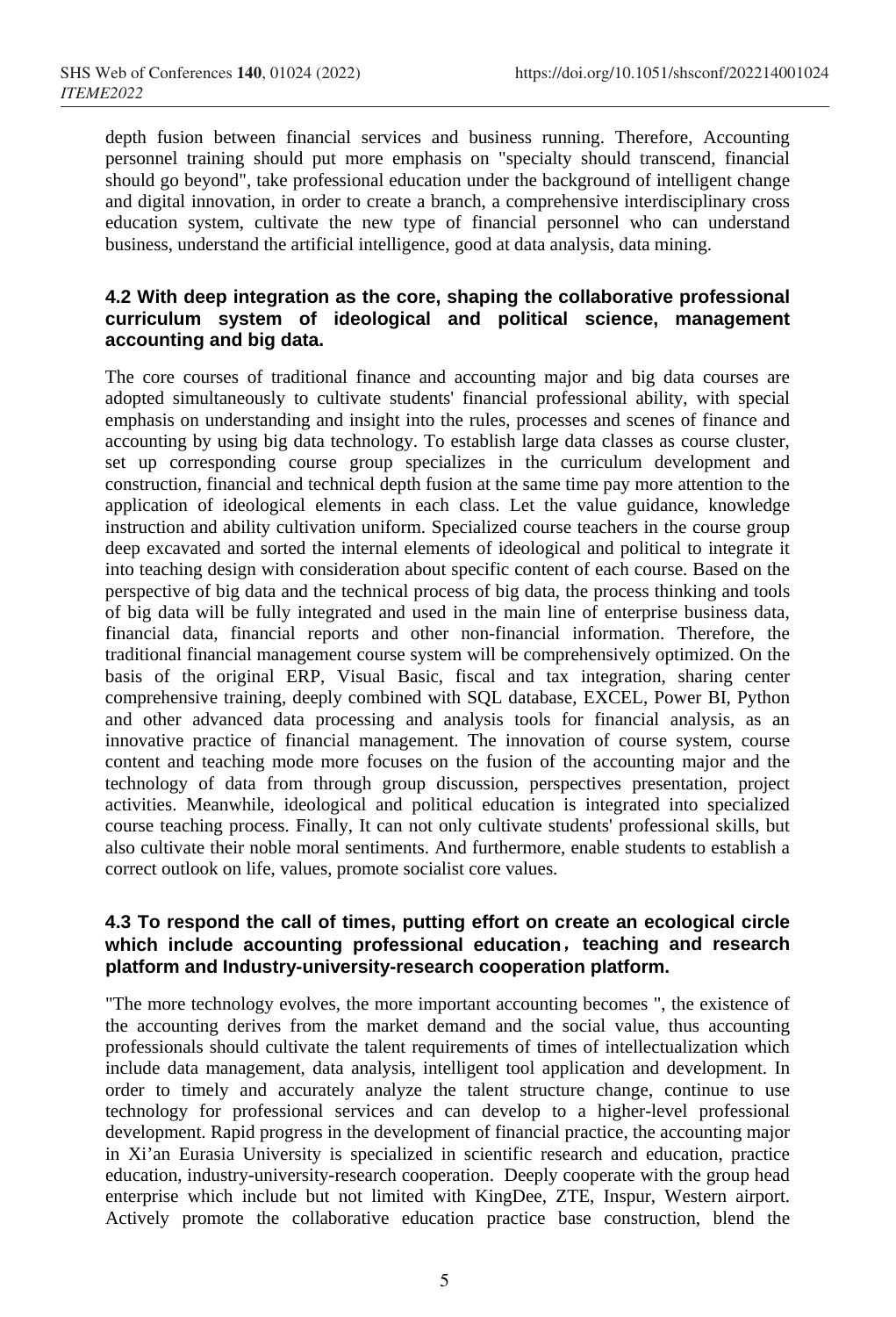advanced practical case of enterprises into teaching process to sustainably improve students' professional practice ability.

### **4.4 Take cross-introduction of wisdom as a measure to build the team of innovative and collaborative finance teachers from independently trained, jointly built by disciplines and cross-integrated.**

Interdisciplinary faculty is the most important resources for the training finance professionals in the new era. Based on the professional development needs, the construction of the finance faculty must adhere to the main professional autonomy training, which requires the existing faculty to actively delve into practice and accurately grasp the trend of financial intelligence. At the same time, the faculty structure is optimized by actively introducing young finance and accounting teachers with complex knowledge backgrounds. In terms of basic and comprehensive ability cultivation, the college adheres to an active cross-intelligence approach, employing faculty members in the direction of big data and information technology as well as practice experts on a part-time basis. In addition, dividing course groups by different course contents and distributing faculty members within different course groups enables both the development of integrated courses with mainly interdisciplinary faculty members and the continuous in-depth exploration of the deep reform of traditional accounting courses, and further establishes an incentive mechanism for joint development among course groups. To build a dynamic, adaptable, flexible and efficient faculty team.

#### **4.5 Based on resource sharing to create a new teaching experience in which classroom education, MOOC teaching and mobile learning complement each other.**

Digital intelligent environment changes the way of teaching and learning. Teaching is no longer confined to the classroom, learning happens all the time and everywhere. The ubiquitous approach requires that teaching and learning activities not only be designed for the classroom, but also be extended before and after the classroom. Put more knowledgeable content through the Internet teaching platform. Create or leverage the teaching resources of the resource platform, and set out the learning list requiring students to use extracurricular time to study. The college builds platforms and environments for mobile learning and virtual learning, promotes the convergence and integration of multiple education and learning methods, and creates interactive spaces for online and offline learning. Further realize the full sharing of educational and teaching resources, lead the innovation of teaching methods under the Learning 2.0 mode, promote teaching from knowledge-based to competence-based, and create better conditions for independent learning, cross-learning, and research-based learning. Teachers, assisted by the intelligent platform and technological conditions, combine students' individual characteristics to design rich and flexible teaching links, and teaching activities continue from before to after class to realize the whole process of cultivation. Students use the Internet and diverse learning terminals to develop an active and lifelong learning mindset in conjunction with their own reality.

# **5 Conclusion**

The footsteps of the era of digital intelligence have entered all walks of life, and the development of cutting-edge information technology has made the requirements for talents